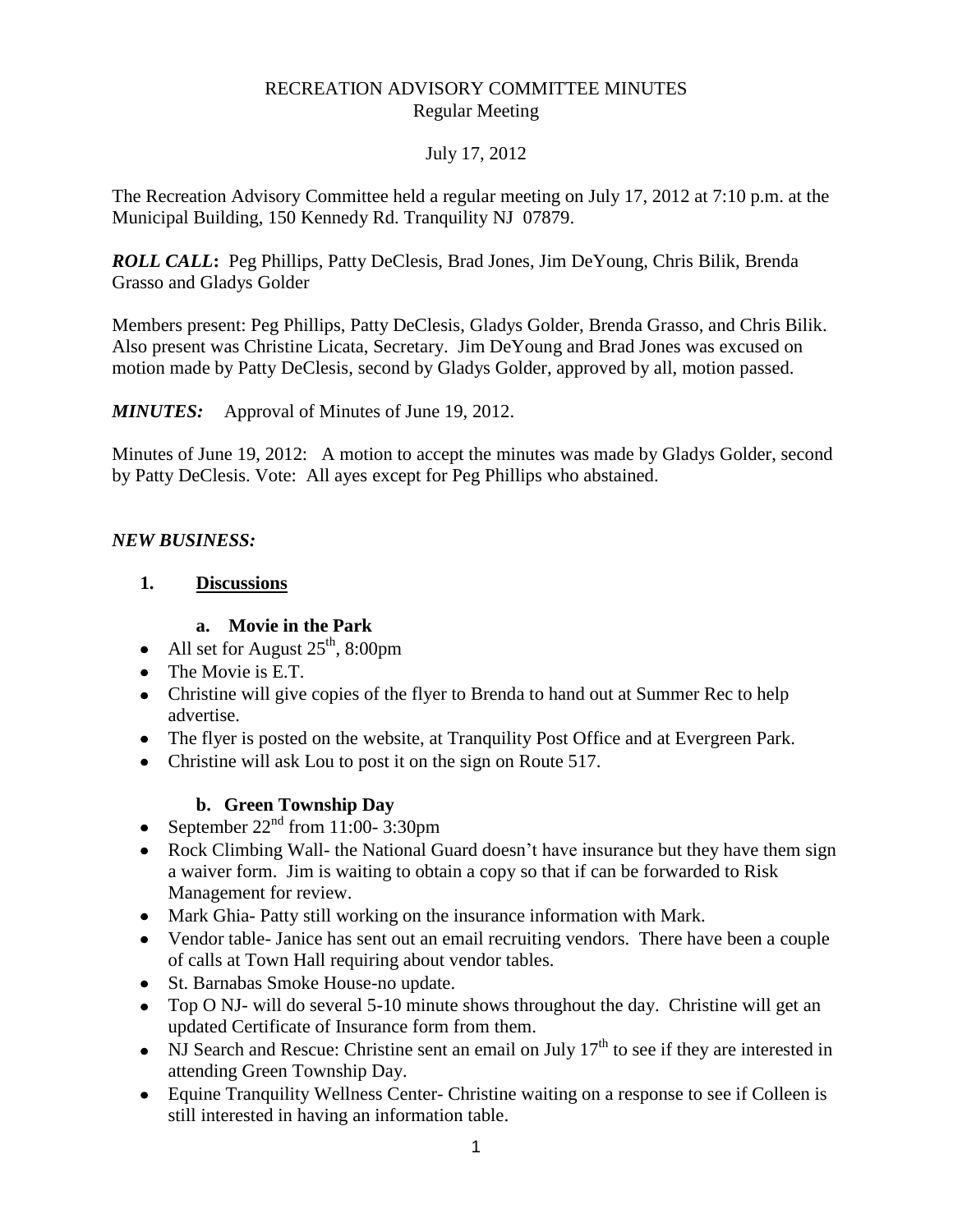- Parking- discussed on having a designated parking area for vendors and volunteers.
- Patty spoke with Hannah about making the hoops. They cost her \$15.00. The committee decided that they will purchase 10 hoops at Wal-Mart. There will be a signup sheet at Green Township Day. Age categories will be based off the signup sheet. Prizes will be given out to the winner of each age group.
- Tents, chairs, tables and cotton candy supplies have been reserved at Sussex County Rental.
- Chefs will be doing the food. Peg will touch base to finalize the details and obtain Certificate of Insurance.
- Christine will reach out to Katie Wall to see if she can attend Green Township Day.
- Chris will reach out to Jennifer to see if the cub scouts will be having a table again this year.
- Chris will coordinate the parade. Chris will meet with Christine to finalize the list and contacts to send out invitations. Peg purchased American made flags to hand out to those who participate in the parade.
- A decision has not been made yet as to who will receive the "Older American Award." This needs to be determined soon so that the plaque can be ordered.
- Volunteers are needed to help with Green Township Day. Christine will post on the website and have Lou post on the sign after Movie in the Park.
- Chris spoke with the Chief of the Fire Dept to have them come and set up a game where the kids would dress up in the gear and spray the hose to knock over cones. The water would be recycled back through the truck. This will also give the Fire Department a chance to show the town their new fire truck.
- The committee agreed to have the watermelon contest again.
- Christine will bring the Thank you signs to the next meeting to determine which ones are needed.
- Western Hills will run the Home Run Derby
- The new baseball field dedication needs to be announced at the Green Twp Day open ceremony.

## **c. Summer Rec**

- Is currently underway. Everything is running smoothly.
- Brenda would like to have the Jr. Counselor form redone for next year. Apparently parents are expecting their children to be hired just because they filled out the form.
- Christine will give Brenda the most current budget activity.

# **d. Camelbeach Waterpark Day Trip**

- Reserved for August  $29<sup>th</sup>$ .
- 20 or more people, the cost is \$22.99
- Christine will have Lou advertise on the sign.
- The event is advertised on the website, Tranquility Post Office and at Evergreen Park.

# **f. Yoga**

- Marybeth is interested in holding Yoga classes in the fall.
- Patty will contact Marybeth to get the dates.
- Christine will forward a resolution to Patty to bring to the next Township Committee meeting.